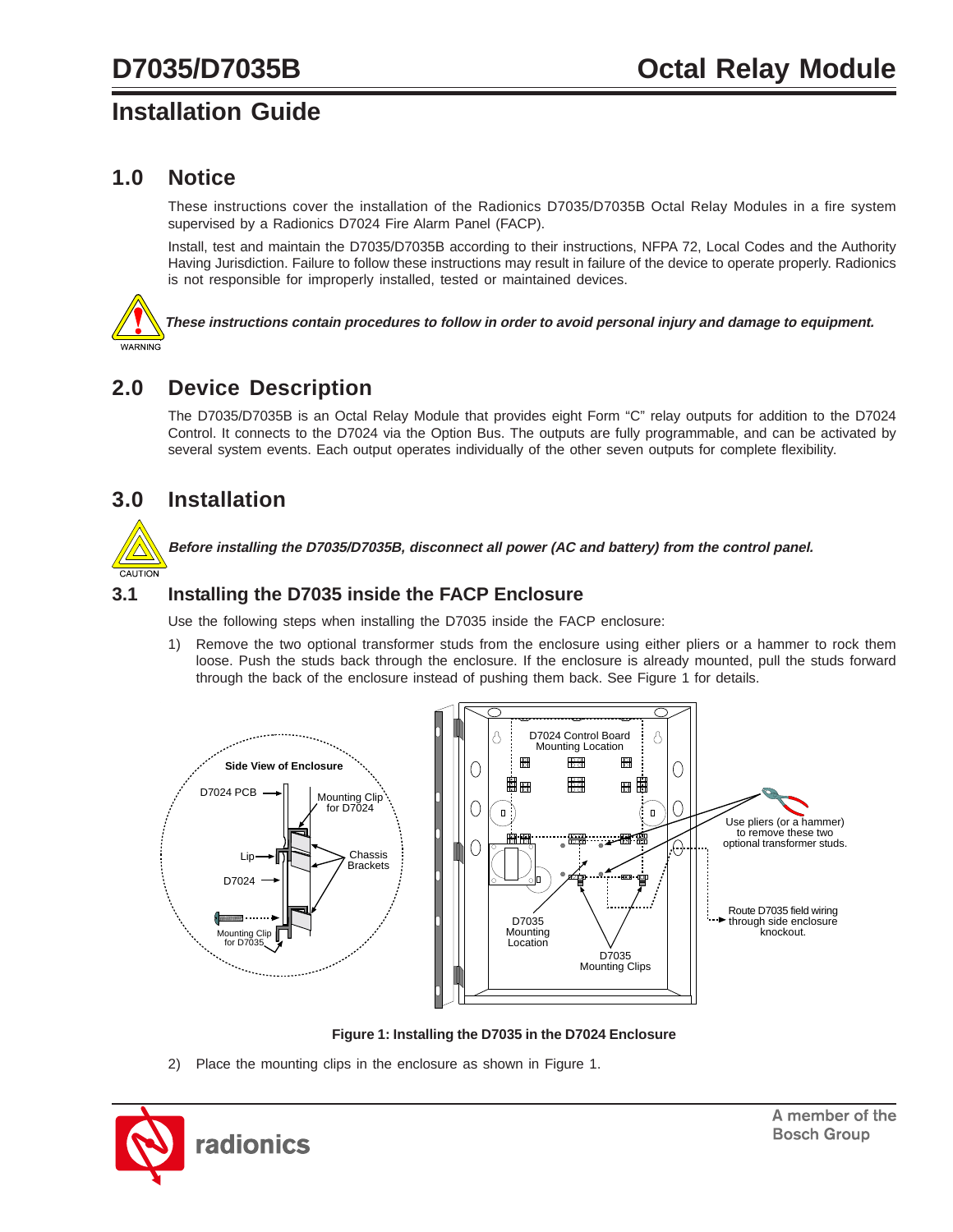# **D7035/D7035B**

# **Installing the D7035/D7035B**

- 3) Insert the upper length of the D7035 board underneath the lips of the mounting clips holding the control panel board in place. See Figure 1.
- 4) Fasten screws through the lower mounting holes on the D7035 and mounting clips from step 3. See Figure 1.
- 5) Refer to section 4.0 for wiring instructions.

### **3.2 Installing the D7035B Outside the FACP Enclosure**

The preferred mounting for the D7035 is directly inside the FACP enclosure, using the provided mounting site. The D7035B kit (which contains a D7035 Octal Relay Module, one MP-D203 Mounting Skirt, and one AE203R Fire Enclosure) may, however, be mounted in its own enclosure near the FACP using the following procedure.



**Refer to the FACP's installation manual to determine the maximum wire length between the panel's option bus and the D7035 Octal Relay Module. No more than 4,000 ft. (1,219 m) of wire may be attached to the FACP option bus terminals.**

- 1) Choose an appropriate location for the AE203R enclosure.
- 2) Using the enclosure as a template, mark the mounting holes on the mounting surface and make openings for the unit's wiring. It is recommended that the option bus wiring enter the AE203R enclosure from the left and the D7035 output wiring exit the enclosure to the right. See Figure 2.



#### **Figure 2: Mounting the AE203R Enclosure**

3) Snap the four plastic standoffs onto the appropriate raised tabs on the mounting skirt (see Figure 3) and then use the longer supplied screws to attach the D7035 module to the plastic standoffs.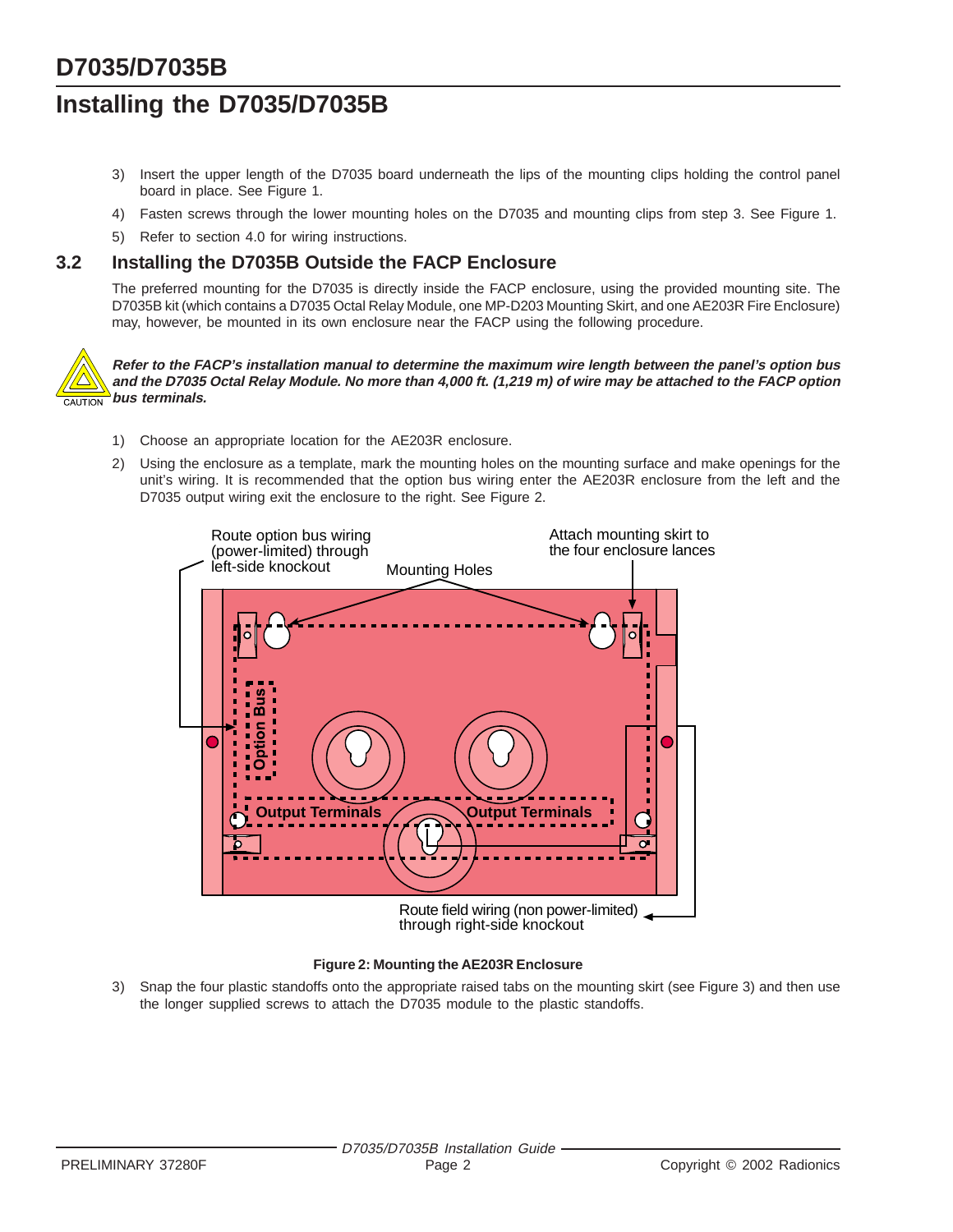# **D7035/D7035B Wiring the D7035/D7035B**



# D7035 Octal Relay Module

#### **Figure 3: Mounting Plate Assembly**

- 4) Attach the mounting skirt (with the circuit board attached) to the AE203R enclosure using the hardware provided. See Figure 2 and/or Figure 3.
- 5) Refer to section 4.0 for wiring instructions.

### **4.0 Wiring the D7035/D7035B**

The D7035/D7035B is wired to the control panel's option bus. As this module has relatively high current draw to be able to operate the eight relays, it must be located near the control panel (mounting directly in the control panel enclosure, using the provided mounting site, is preferred). Depending on the number of and types devices connected to the Option Bus, the maximum length of #18 AWG (1.2 mm) wire allowed between the Panel and the Relay Module is 500 feet (152 m). Refer to the control panel's installation guide for additional wiring information. See Figure 4.



**Figure 4: Option Bus Wiring**